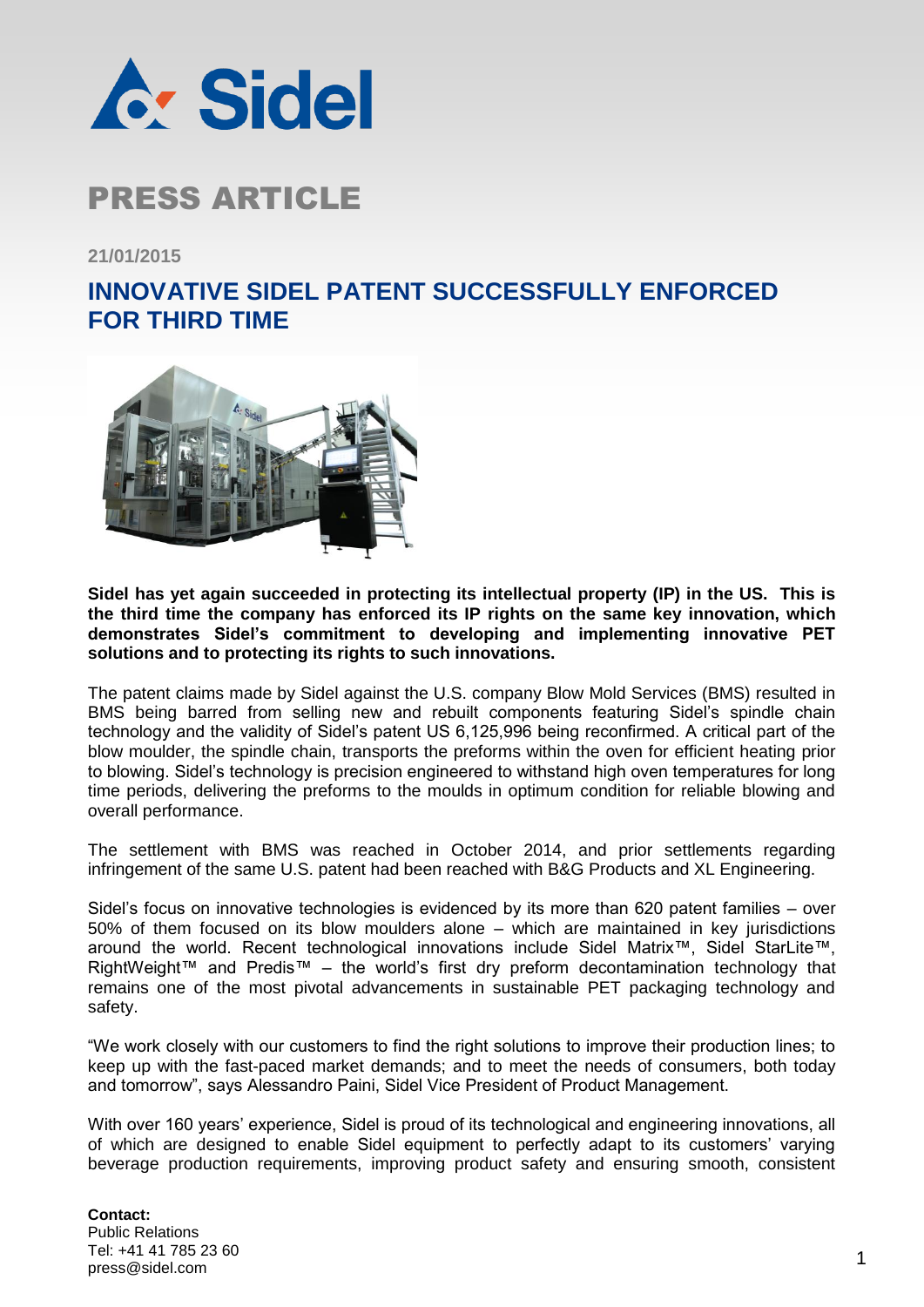

# PRESS ARTICLE

operation. Use of Sidel OEM technologies ensures that the equipment can withstand the stresses and pressures of high output beverage lines. The use of non-original third party parts, therefore, poses significant risks of premature wear and damage to the equipment, resulting in reduced performance and higher production and maintenance costs. Original Sidel Services™ spare parts are designed, tested and approved by Sidel engineers to provide long term security in production.

In response to this latest IP enforcement, which ensures that Sidel can continue delivering the most reliable, highly-efficient equipment to its customers, Tim Bast, Sidel's Vice President of Intellectual Property comments, "Our strong focus on IP protection and zero tolerance of any infringement of our patents enables us to continue to invest and bring innovative PET solutions to our customers to help them better serve the market".

Editors Note: The images within this document are for illustrative purposes only and should not be used for reproduction. If high resolution copies are not attached with the document, please contact Chris Twigger at Shaw & Underwood PR for copies – see contact details below.

-----------------------------------

For editorial and advertising enquiries, please contact: Shaw & Underwood PR Chris Twigger, Director Tel: +44 121 454 5584 / Cell: +44 7795 423796 christwigger@shawandunderwood.co.uk